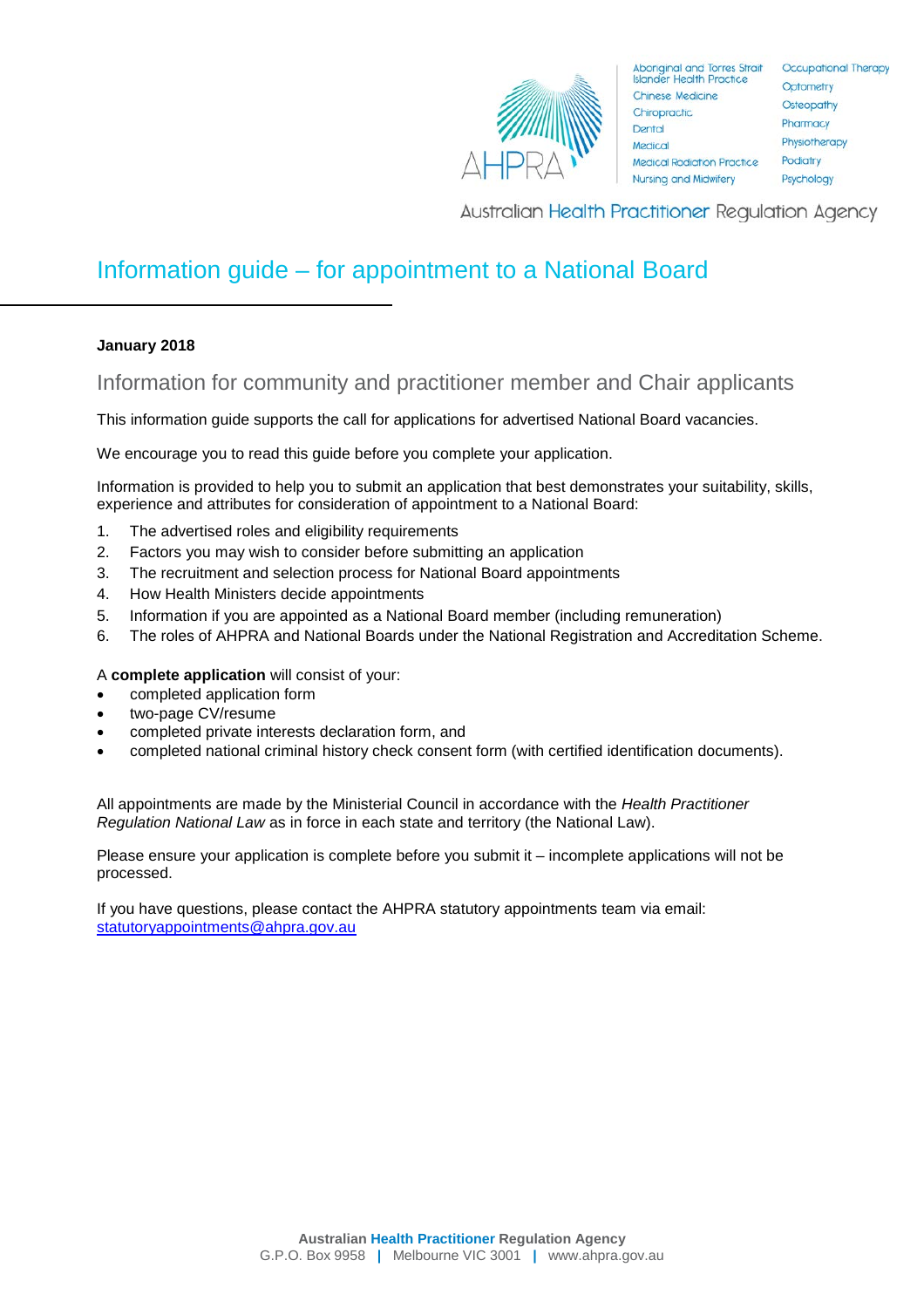# **Information for potential applicants**

The National Registration and Accreditation Scheme was established in 2010 to ensure the safety of consumers of health services provided by registered health practitioners. More than 657,000 practitioners from (currently) 14 registered health professions are regulated nationally. From late 2018, paramedics will also be regulated as a registered health profession in the national scheme. Under the national scheme, National Boards and AHPRA work together to ensure that practitioners are appropriately qualified and competent to practise a registered health profession.

National Boards exercise functions in accordance with the *Health Practitioner Regulation National Law*, as in force in each state and territory (the National Law).

# **1. What roles are being advertised and how do I know if I am eligible?**

| <b>National Board</b>                                                              | Member vacancies advertised - |                                                                                                                                                |            |
|------------------------------------------------------------------------------------|-------------------------------|------------------------------------------------------------------------------------------------------------------------------------------------|------------|
|                                                                                    | Community <sup>1</sup> ?      | Practitioner <sup>2</sup> ?                                                                                                                    | Chair $32$ |
| Aboriginal and Torres Strait Islander<br><b>Health Practice Board of Australia</b> | No vacancies                  | 1 vacancy<br>- Must be from Queensland                                                                                                         | <b>No</b>  |
| Chinese Medicine Board of Australia                                                | No vacancies                  | 1 vacancy<br>- Must be from the Australian Capital<br>Territory, or the Northern Territory, or<br>Tasmania                                     | <b>No</b>  |
| Chiropractic Board of Australia                                                    | 2 vacancies                   | 4 vacancies<br>- you may from any state or territory except<br>South Australia or New South Wales                                              | <b>No</b>  |
| Dental Board of Australia                                                          | 4 vacancies                   | 8 vacancies<br>- you may from any state or territory                                                                                           | Yes        |
| Medical Board of Australia                                                         | 4 vacancies                   | 8 vacancies<br>- you may from any state or territory                                                                                           | Yes        |
| Nursing and Midwifery Board of<br>Australia                                        | 4 vacancies                   | 7 vacancies<br>- you may from any state or territory except<br>Queensland                                                                      | Yes        |
| Occupational Therapy Board of<br>Australia                                         | 1 vacancy                     | No vacancies                                                                                                                                   | <b>No</b>  |
| Optometry Board of Australia                                                       | 3 vacancies                   | 6 vacancies<br>- you may from any state or territory                                                                                           | Yes        |
| Osteopathy Board of Australia                                                      | 3 vacancies                   | 3 vacancies<br>you may from any state or territory except<br>$\overline{\phantom{m}}$<br>New South Wales, or Tasmania, or<br>Western Australia | Yes        |
| Pharmacy Board of Australia                                                        | 3 vacancies                   | 8 vacancies<br>- you may from any state or territory                                                                                           | Yes        |
| Physiotherapy Board of Australia                                                   | 4 vacancies                   | 7 vacancies<br>- you may from any state or territory except<br>Tasmania                                                                        | Yes        |
| Podiatry Board of Australia                                                        | 3 vacancies                   | 6 vacancies<br>- you may from any state or territory                                                                                           | Yes        |
| Psychology Board of Australia                                                      | 4 vacancies                   | 7 vacancies<br>you may from any state or territory except<br>Tasmania                                                                          | Yes        |

The advertised vacancies are identified below (in alphabetical order of National Board):

<span id="page-1-0"></span>1 **Community members** may be from any state or territory – there are no jurisdictional eligibility requirements.

<span id="page-1-1"></span>2 For **practitioner members,** state or territory eligibility requirements apply as indicated. If a state is excluded from this round it is because a member from this state is already appointed to serve a current term on the National Board.

<span id="page-1-2"></span><sup>3</sup> At this time under the Health Practitioner Regulation National Board, only eligible practitioners can be appointed **Board Chair**.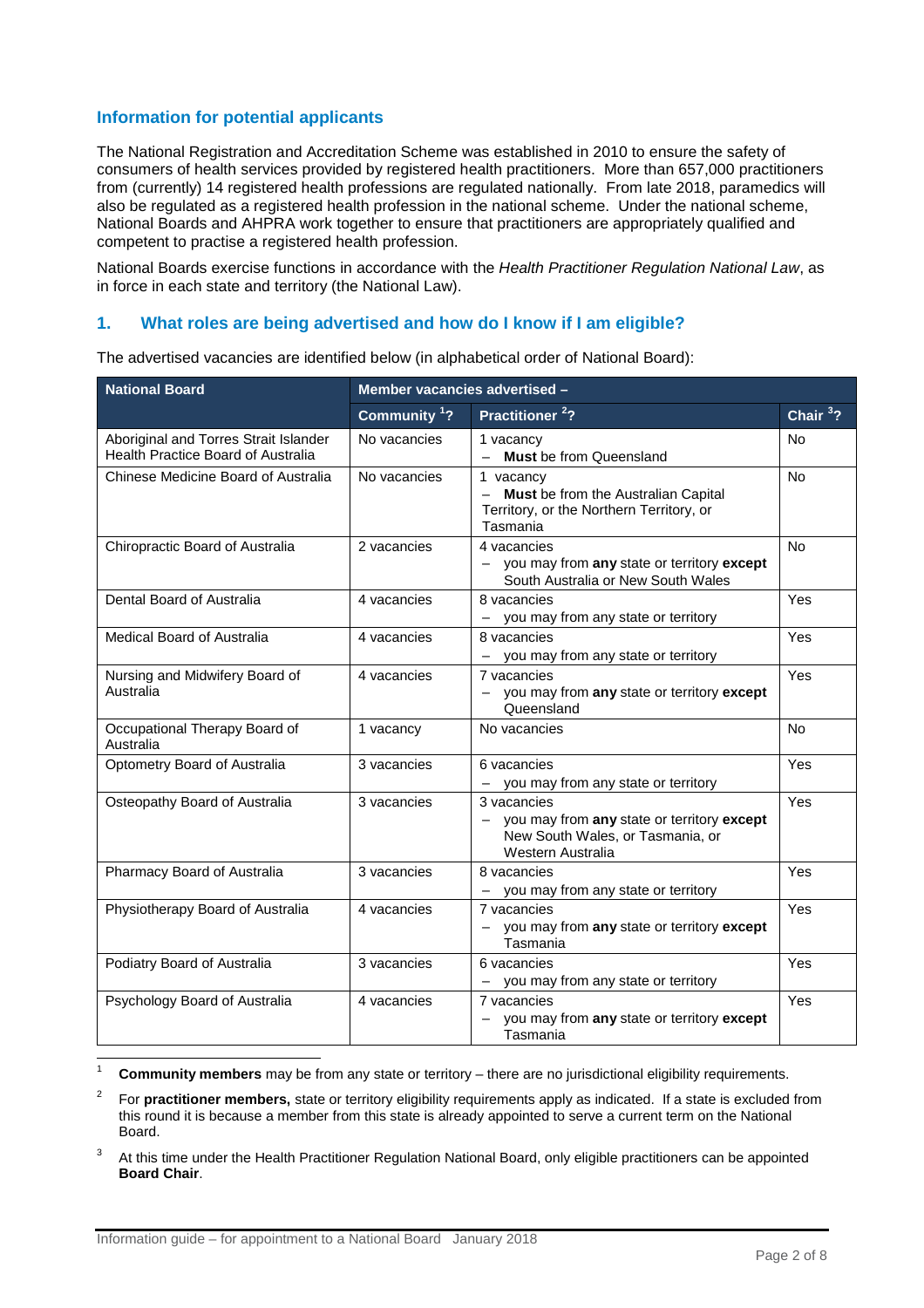# **Medical Board of Australia (MBA) – state and territory boards**

Vacancies arising on the state and territory boards of the MBA will be advertised in the press and on the AHPRA board recruitment website on Saturday 27 January 2018. If you also want your application to be considered for the state board appointments, please tick the box on the national board application form. If you do this, your application can be considered for both recruitment rounds.

If you have any questions about this, please contact the AHPRA statutory appointments team via email: [statutoryappointments@ahpra.gov.au](mailto:statutoryappointments@ahpra.gov.au)

More information on the state and territory board vacancies will be available from 27 January on <http://www.ahpra.gov.au/National-Boards/Statutory-Appointments.aspx>

#### **Practitioner member applicants**

To be eligible for appointment as a practitioner member, **you are required** to hold current registration as a health practitioner in the health profession for which the board is established. For example, if you are seeking appointment to the Optometry Board of Australia you must be a registered optometrist. There are also statutory requirements for interested practitioners to be from a specific jurisdiction.

#### **Community member applicants**

To be eligible for a community member vacancy **you must not** at any time have been registered as a health practitioner in the profession regulated by that board. For example if you were once registered as an occupational therapist, you cannot apply to be a community member on the Occupational Therapy Board of Australia.

#### **Other eligibility requirements**

All applicants are asked to complete a **criminal history consent form** to enable AHPRA to conduct a criminal history check.

A person (practitioner or community member applicant) is **not eligible** to be appointed as a member of a National Board if the person has **at any time**, been **found guilty of an offence** (whether in a state or territory or elsewhere) that **in the opinion** of the Ministerial Council, renders the person unfit to hold the office of member. AHPRA will conduct a criminal history check on all shortlisted candidates.

All applicants are asked to complete a **private interests' declaration form**. Please answer all questions and provide supporting information as needed.

#### **Would you like to know what it is like to be a National Board member**?

A National Board Chair, a National Board practitioner member, and a National Board community member appointed by the Australian Health Workforce Ministerial Council share their experiences. Please go to: <http://www.ahpra.gov.au/National-Boards/National-Boards-recruitment/Our-board-members.aspx>

# **2. What do I need to consider before I apply for appointment to the National Board?**

#### **Commitment of Chair and board members**

Board members should be able to give an active commitment to the regulatory work of the board. Commitment as a National Board member will often take around **three full days per month**, and may be more, **in addition** to travel time to and from the meetings – this can include interstate travel.

Board members are expected, as far as practical, to attend all meetings, including teleconferences and video conferences. Scheduled meetings are typically during business hours and some members may need the support of their employer to serve on the board.

Board members may be required to attend different types of meetings, including:

- scheduled board meetings, usually held **monthly** at AHPRA's National Office **in Melbourne**
- ad hoc meetings (either face to face or via teleconference) when additional matters need to be considered or urgent decisions need to be made
- committee meetings for board members who are also a member of one or more committees, and
- occasional conferences, weekend retreats or planning days.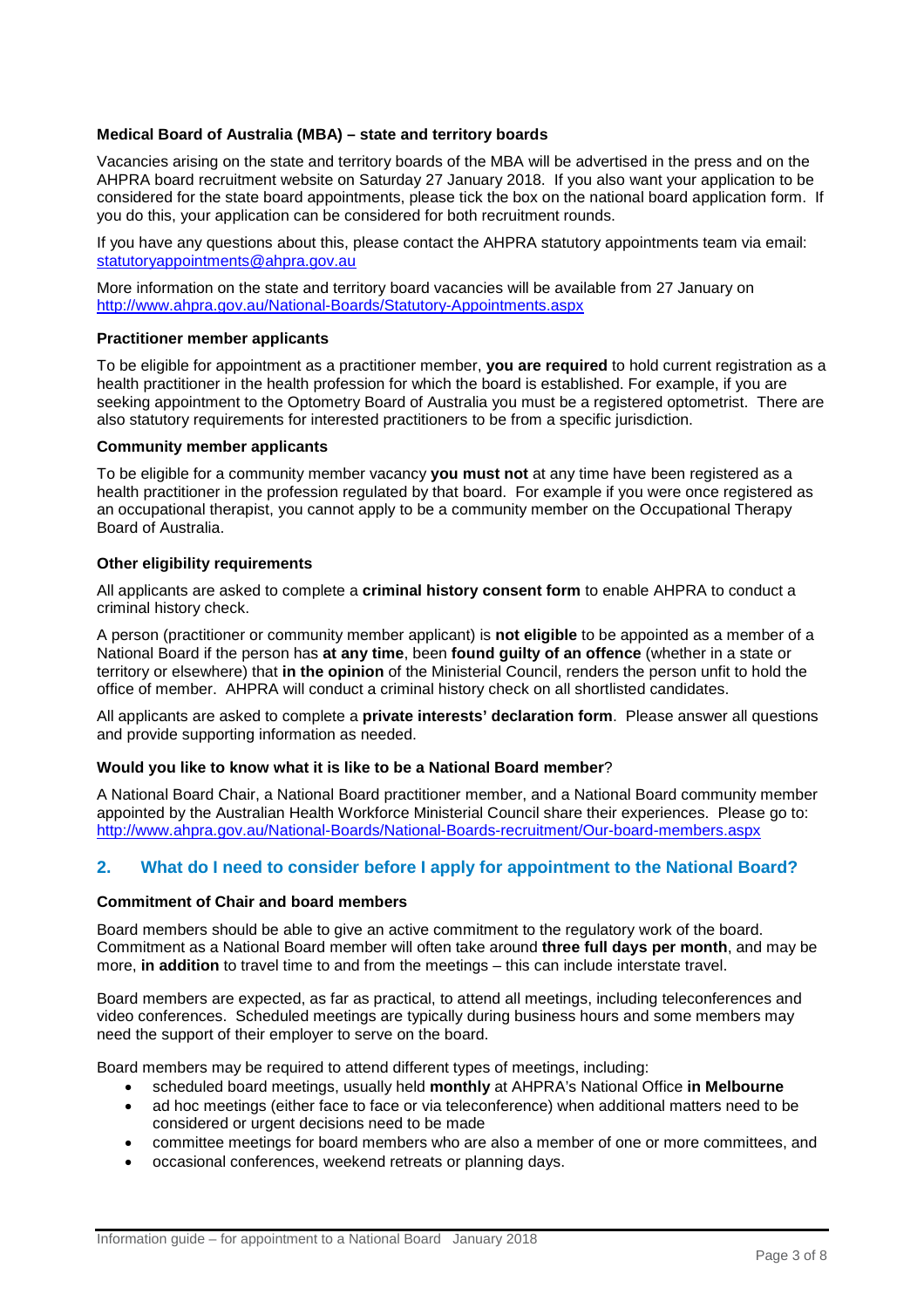All **National Board Chairs** have additional responsibilities in this leadership role – including participating in scheme-wide meetings such as the Forum of NRAS Chairs, which meets quarterly.

Appointed members may also be elected to a registration and notifications committee of the National Board to consider complaints about registrants. Typically, members meet approximately **1-2 times per month** by teleconference for a few hours **in addition** to scheduled board meetings.

An agenda and board papers are provided prior to each meeting. Board members receive an iPad and access AHPRA's secure information sharing platform to manage meetings, access board papers and view board member resources and policies.

In the event that a board member cannot attend a meeting, they are required to request leave of absence from the Board Chair prior to the meeting. In the unlikely event that a board member is absent without being granted leave by the board for three or more consecutive meetings, the office of the board member may be declared vacant, in accordance with schedule 4, clause 4(1)(d) of the National Law.

## **Government or statutory employees**

AHPRA recognises that government and statutory employees may be bound by their employer policy regarding payment for employment undertaken outside of the employer, which may alter the way board members are remunerated. AHPRA asks that government or statutory employees advise AHPRA accordingly on application. Information regarding the administration of payment is available on request.

AHPRA recommends potential applicants consult with their employer prior to applying to ensure an acknowledgement of permission from your employer can be arranged, should you be successful and if this is needed.

## **Membership and appointments to boards of other organisations or professional bodies**

Many National Board applicants are members of professional organisations, which are relevant to their practice, and/or their employment and professional interests.

Some applicants may be **appointed / elected** to the executive, a committee, or a board of a professional organisation or decision-making body that represents the interests of a profession or a consumer group, and may, from time-to-time, express a view on the work of the board or the National Scheme.

Although the National Law does not preclude a person being simultaneously appointed to both a national board and the executive, committee or board of a professional or consumer organisation, this type of dual appointment can often give rise to real or potential conflicts of interest. For example, between meeting your responsibilities to the organisation (eg to advocate in the interests of the profession) and ensuring you administer your regulatory obligations as a national board member to act impartially and to place the public interest ahead of professional interests.

Before you apply, we encourage you to consider whether this type of conflict of interest is manageable over a term of appointment that can be for up to three years on a National Board and whether you will resign your office to accept a national board appointment. You will be asked to identify these types of appointment in your application.

# **3. What is the process for appointment to the National Board?**

# **Appointments**

All National Board appointments are made by consensus by the Ministerial Council which comprises Health Ministers from each state and territory and the Commonwealth. Appointments are made in accordance with the National Law.

#### **Recruitment and selection process**

All vacancies are publicly advertised, and applications are invited from interested practitioners and members of the public. Vacancies are also advertised on the AHPRA and National Boards recruitment website.

AHPRA facilitates the selection process which includes advertising the vacancies, receiving and verifying all applications and expressions of interest, answering queries about the process, and conducting all required probity checks.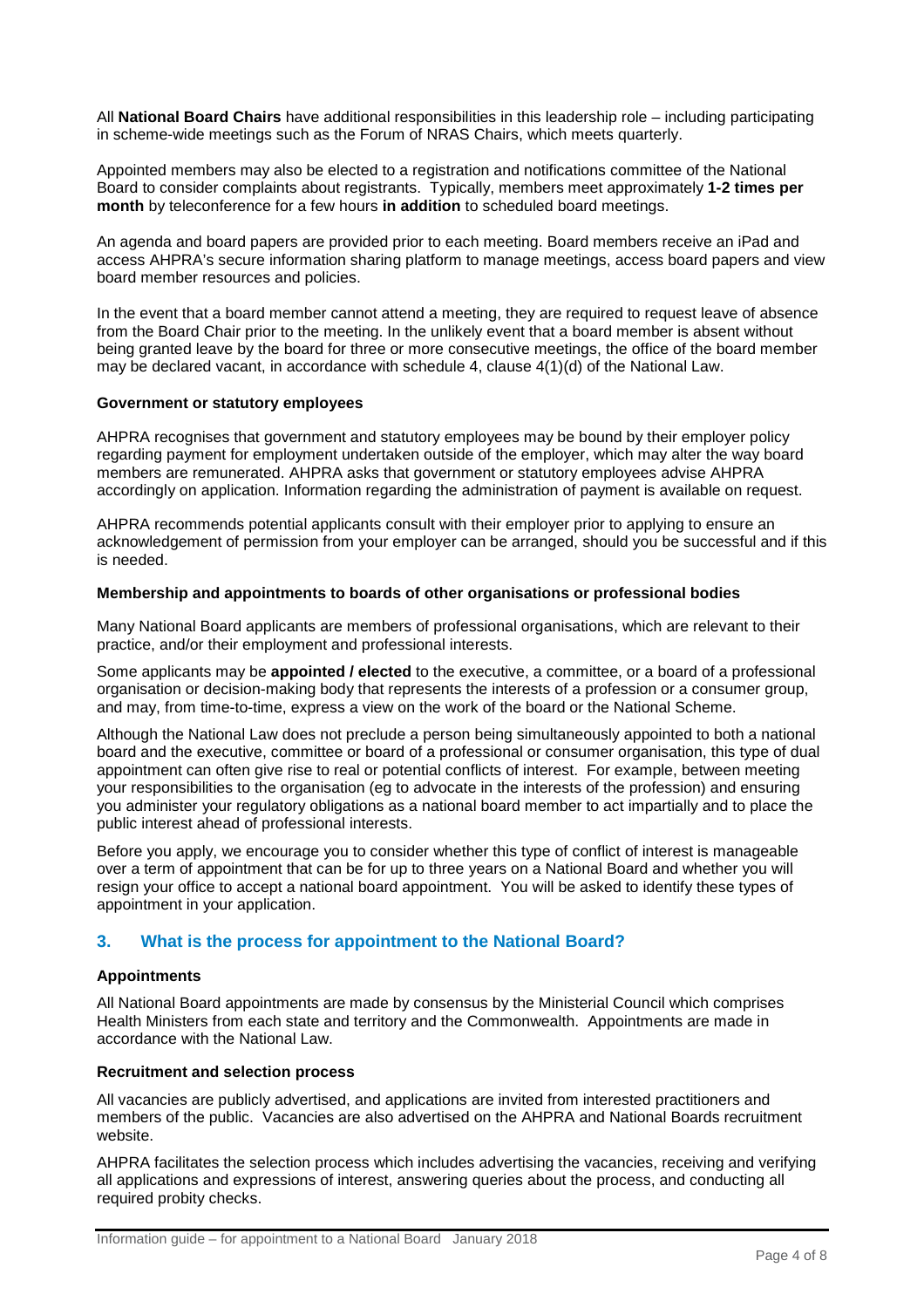AHPRA will keep applicants informed of the progress of this round as best we can, via email. This process may take *at least six months* from when vacancies are advertised to when appointments are made and announced by Ministers.

Our aim is for Ministers to be able to make the appointments **in the second half of 2018** noting that the majority of the advertised vacancies are due to the scheduled expiry of terms in August 2018, with some member's terms due to expire earlier in May 2018. Under the National Law, appointed members' terms may be automatically extended for a period of *up to* six months from their scheduled expiry until Ministers make the appointment decisions.

A **selection advisory panel** comprising health department officials may be convened as part of this process to provide advice to governments on proposed candidates for appointment.

AHPRA is not part of the selection advisory panel and does not decide who is selected or appointed.

**Shortlisted candidates** may be **interviewed** or otherwise assessed to ensure that they have the necessary qualifications, skills and experience for the position.

**Reference checks** for **shortlisted candidates** may be conducted and information obtained. Applicants are asked to nominate three referees who can support the application relevant to the board member attributes and functions of the National Board. Applicants are advised to consider selecting referees who can provide a balanced reflection of the applicants' professional attributes. Referees must be advised in advance that they may be contacted by AHPRA staff. In most instances only two referees will be contacted, however there may be occasion where additional references are required.

All **shortlisted candidates** will undergo **probity checks**, which include:

- a national criminal history check, processed by a suitably trained AHPRA officer
- an Australian Securities and Investments Commission (ASIC) disqualification register check
- a National Personal Insolvency Index check conducted through the Australian Financial Security Authority (AFSA).

# **4. How do Health Ministers decide who to appoint?**

In accordance with the National Law, in deciding whether to appoint an eligible and suitable person as a member or Chair of a board, the Ministerial Council must have regard to the skills and experience of the person that are relevant to the board's functions.

Applications and supporting information such as CVs and your response to the National Board member attributes (below) will form the basis of advice provided by governments to the Ministerial Council for consideration of appointments.

It is considered that a **practitioner member** will bring to the board sound experience in the health profession for which the board is established and will have an appreciation and understanding of the regulatory role of the board.

With a sound understanding of health issues and services, a **community member** will represent the views and opinions of members of the community.

#### **All board members** are expected to demonstrate the following *National Board member attributes:*

- 1. **Displays integrity**: is ethical, committed, diligent, prepared, organised, professional, principles-based and respectful; values diversity; and shows courage and independence.
- 2. **Thinks critically**: is objective and impartial; uses logical and analytical processes; distils the core of complex issues and weighs up options.
- 3. **Applies expertise**: actively applies relevant knowledge; skills and experience to contribute to decision-making.
- 4. **Communicates constructively**: is articulate, persuasive and diplomatic; is self-aware and reflects on personal impact and effectiveness; listens and responds constructively to contributions from others.
- 5. **Focuses strategically**: takes a broad perspective; can see the big picture; and considers long term impacts.
- 6. **Collaborates in the interests of the scheme**: is a team player; flexible and cooperative; and creates partnerships within and between boards and AHPRA.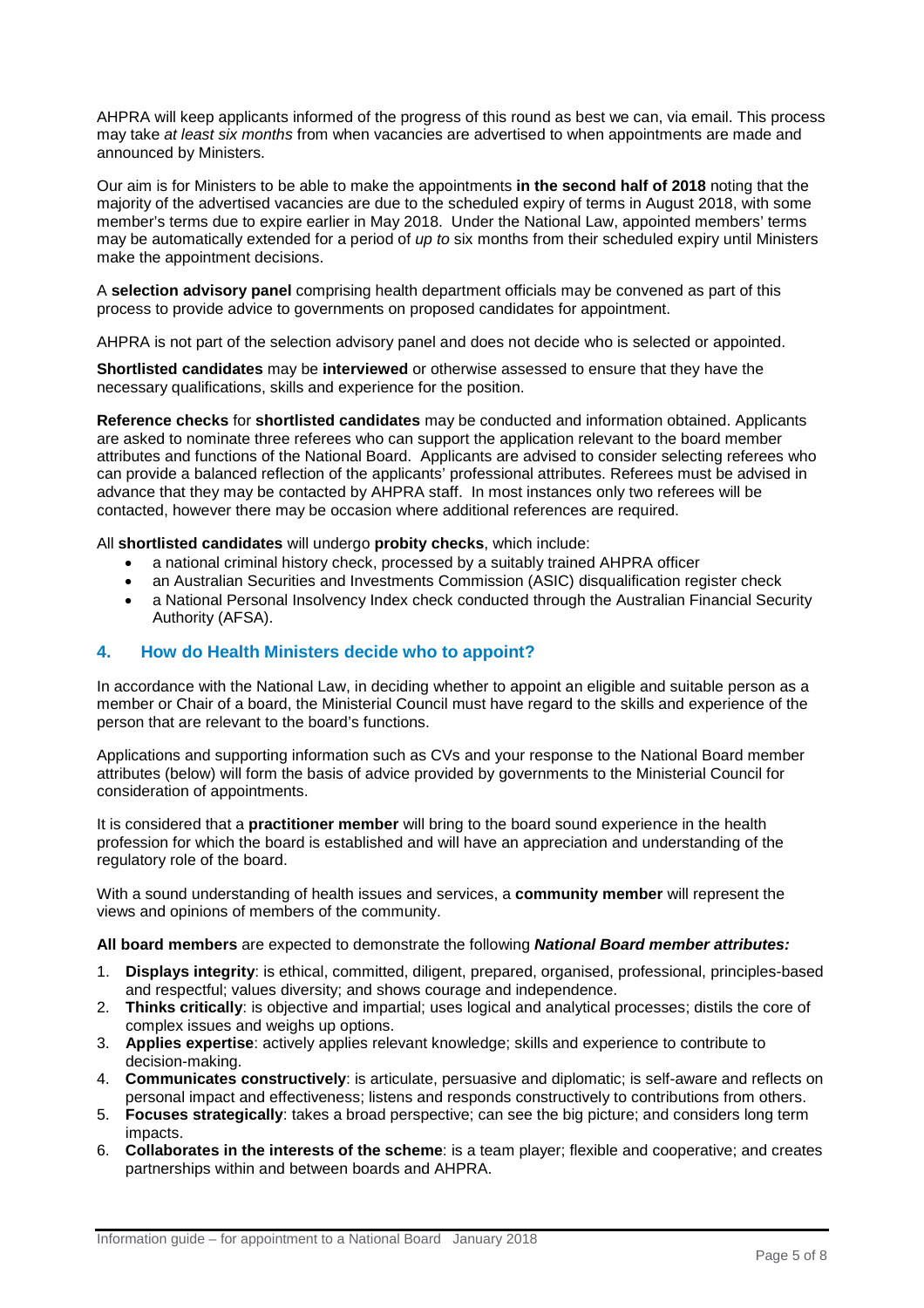**Community member applicants** are asked to address this additional attribute:

7. **Strong community connection**: can demonstrate a strong community connection/s and an ability to bring a public/lay perspective and voice to the regulatory work of National Boards.

**National Board Chairs** are expected to demonstrate the following **in addition** to 1 to 6 above:

- 8. **Demonstrates leadership**: is confident, decisive and acts without fear or favour, is at the forefront of professional regulation, drives reform and facilitates change.
- 9. **Engages externally**: is the spokesperson for the Board and advocate for the Scheme, defines the nature and tone of engagement, builds and sustains stakeholder relationships.
- 10. **Chairs effectively**: establishes and follows well organised agendas, facilitates input from all members, builds consensus, distils core issues, summarises discussion and confirms decisions ensuring they are accurately recorded.

# **5. If I am appointed as a member of the National Board, is there anything else I need to know?**

# **Term of appointment**

The term of appointment to the National Board may be for a period of up to three years as decided by the Ministerial Council. Appointed members may be eligible for reappointment for a further term/s on the Board. The terms and conditions of appointment are set out in the instrument of appointment issued by the Ministerial Council.

#### **Governance training and orientation to national scheme**

To assist National Board members/Chairs understand the governance framework for the National Scheme and perform the roles and responsibilities required under the National Law, members will complete the *'Governance and decision-making in the NRAS'* program, during their first term of appointment. AHPRA will schedule the training and provide more information on the 'Governance and decision-making in the NRAS' professional development program to appointed members. All appointed Board members also receive an orientation to the national scheme and a board-specific induction at the start of their term.

#### **Role and responsibilities of board members**

Board members are required to act within the powers and functions set out in the National Law. Under the National Law, members are required to act impartially and in the public interest in the exercise of their functions and put the public interest before the interests of particular health practitioners or any entity that represents health practitioners.

#### *Managing conflict of interest and bias*

The National Law includes extensive provisions in relation to conflicts of interest. Members are to comply with the conflict of interest requirements set out in Clause 8 of Schedule 4 of the National Law.

The National Boards have business rules and processes in place to record and manage real and/or perceived conflicts of interest. As a general rule, board members must declare any actual and perceived conflict of interest in relation to matters to be considered at a meeting. Board members must also exclude themselves from decision-making in relation to a matter in which they are biased, or may be perceived to be biased. Penalties apply to unlawful disclosure of protected information.

#### *Statutory protections*

Under section 236 of the National Law, members of National Boards and state, territory and regional boards are provided with appropriate statutory immunities for exercising their functions in good faith.

#### *Confidentiality*

Members are required to comply with the confidentiality requirements of s.216 of the National Law. Any information that comes to a member's knowledge, in the course of, or because of the member's role is protected information and must not be disclosed or made allowed to be disclosed to another person, organisation or entity.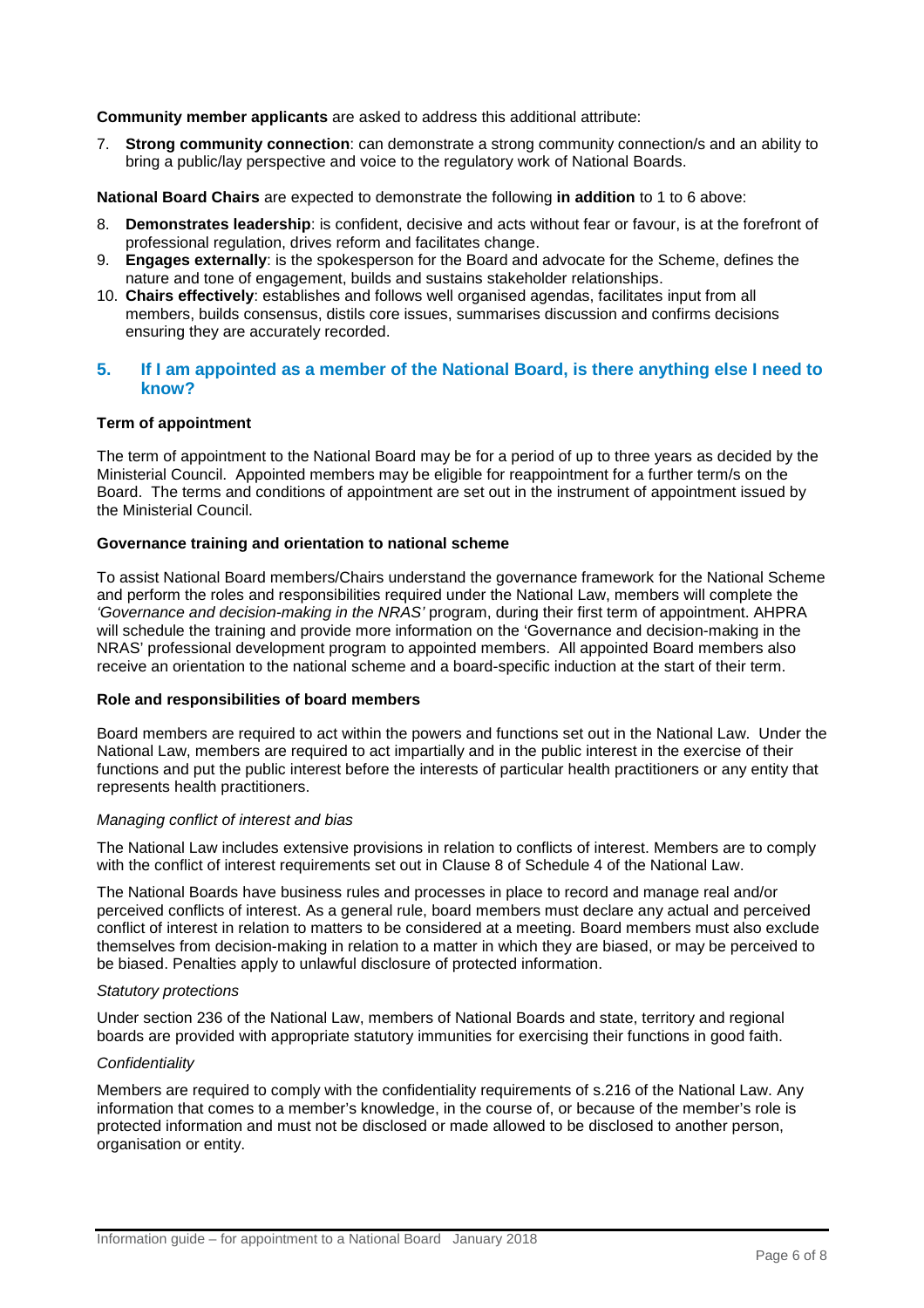## **Remuneration**

The remuneration for members of a national or state, territory or regional board is determined by the Ministerial Council in accordance with the National Law. Remuneration is usually adjusted on an annual basis according to the consumer price index. The remuneration (daily sitting fee) as at 1 July 2017 is as follows:

| <b>Role</b>         | <b>Attendance</b><br>(Fee includes preparation and up to 4<br>hours travel time) | <b>Extra travel time</b> |              |
|---------------------|----------------------------------------------------------------------------------|--------------------------|--------------|
|                     | Daily sitting fee<br>(more than 4 hours in a day)                                | Between $4 - 8$ hours    | Over 8 hours |
| <b>Board Chair</b>  | \$784                                                                            | \$392                    | \$784        |
| <b>Board member</b> | \$642                                                                            | \$321                    | \$642        |

Business rules for the payment of sitting fees and expenses are set by AHPRA.

As a general guide, the daily fee applies for board member attendance in person or by telephone at a scheduled board meeting. The daily fee includes meeting preparation time for the scheduled board meeting and up to four hours of travel time. For meetings of a shorter duration (less than four hours), half the daily fee is payable.

Under the *Superannuation Guarantee (Administration) Act 1992* board members are eligible to receive contributions at 9.5% of total annual remuneration to a chosen superannuation fund, payable when more than \$450 in fees are paid in a calendar month.

## **Expenses**

Board members are entitled to reimbursement of any reasonable out-of-pocket expenses incurred during the course of undertaking board business. More information on allowances and the process of payments and claims will be provided if you are appointed.

# **6. What are the roles of AHPRA and National Boards?**

#### **Australian Health Practitioner Regulation Agency**

National Boards are supported by the Australian Health Practitioner Regulation Agency (AHPRA). AHPRA has a national office based in Melbourne and offices in each state and territory. AHPRA provides the administrative and policy support to the national, state and territory boards and committees. Further information is available on the [AHPRA website.](https://www.ahpra.gov.au/) Potential applicants may be interested in accessing the AHPRA and National Board Annual Reports from AHPRA's [publications page.](http://www.ahpra.gov.au/Legislation-and-Publications/AHPRA-Publications.aspx)

# **National Boards**

There are National Boards established under the National Law to regulate the corresponding registered health professions:

| Aboriginal and Torres Strait Islander Health Practice<br>Board of Australia                                                       | Occupational Therapy Board of Australia |  |  |
|-----------------------------------------------------------------------------------------------------------------------------------|-----------------------------------------|--|--|
| Chinese Medicine Board of Australia                                                                                               | Optometry Board of Australia            |  |  |
| Chiropractic Board of Australia                                                                                                   | Osteopathy Board of Australia           |  |  |
| Dental Board of Australia                                                                                                         | Pharmacy Board of Australia             |  |  |
| Medical Board of Australia                                                                                                        | Physiotherapy Board of Australia        |  |  |
| Medical Radiation Practice Board of Australia                                                                                     | Podiatry Board of Australia             |  |  |
| Nursing and Midwifery Board of Australia                                                                                          | Psychology Board of Australia           |  |  |
| Paramedicine Board of Australia - established in October 2017, eleven months ahead of national<br>registration of this profession |                                         |  |  |